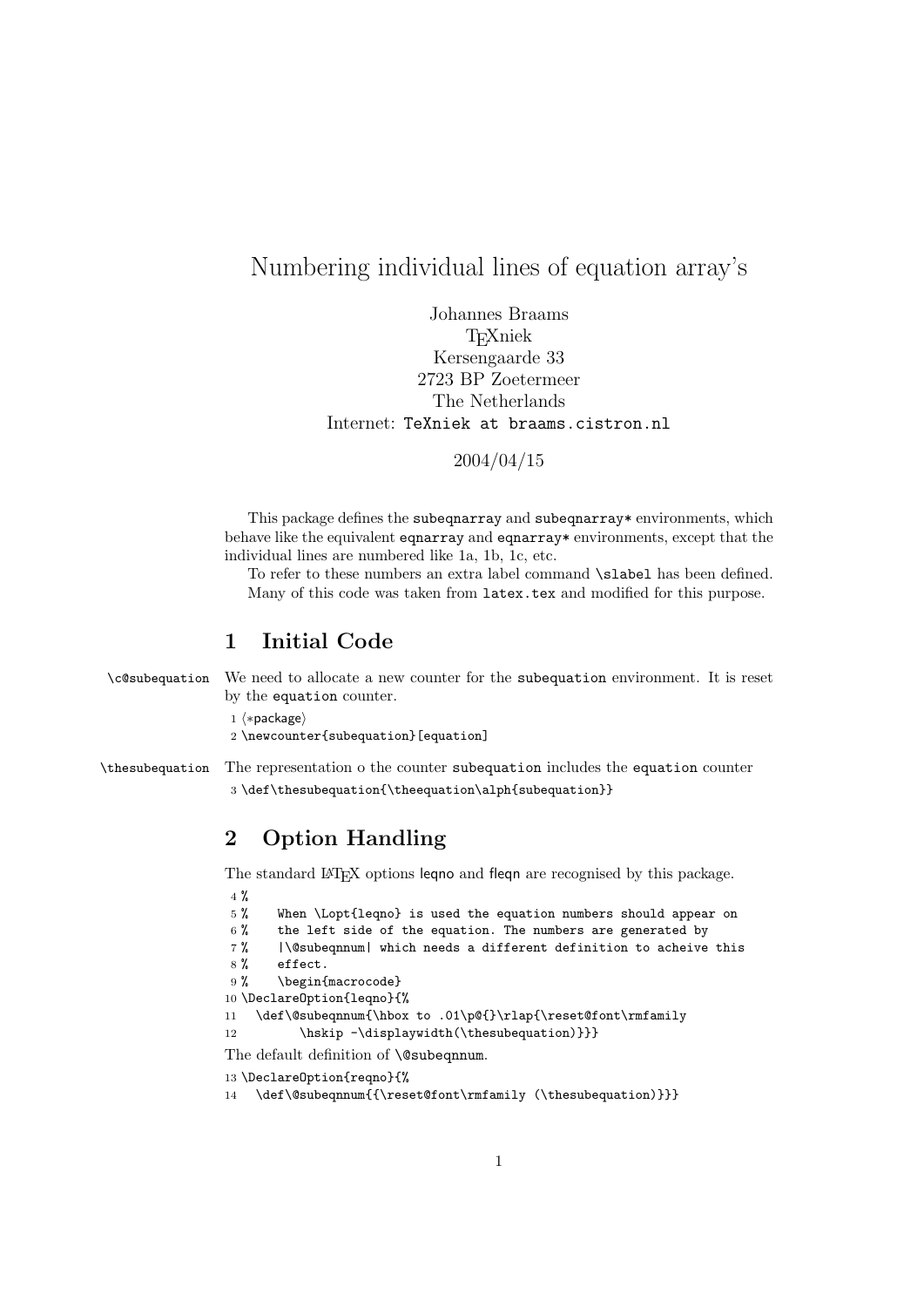When the option fleqn is used, the equations have to be printed flush left, with an indent of  $\mathcal{S}$ : the equations are seperated from the surrounding text by \topsep (plus \partopsep if necessary) and the width of the display is \linewidth.

15 \DeclareOption{fleqn}{%

- 16 \def\subeqn@start{%
- 17 \tabskip\mathindent
- 18 \abovedisplayskip\topsep
- 19 \ifvmode\advance\abovedisplayskip\partopsep\fi
- 20 \belowdisplayskip\abovedisplayskip
- 21 \belowdisplayshortskip\abovedisplayskip
- 22 \abovedisplayshortskip\abovedisplayskip 23 \$\$\everycr{}\halign to \linewidth}}% \$\$
- 

The default will be to have displayed equations to the width of \displaywidth.

- 24 \DeclareOption{deqn}{%
- 25 \def\subeqn@start{%
- 26 \tabskip\@centering
- 27 \$\$\everycr{}\halign to \displaywidth}}% \$\$
- We don't support any other options

```
28 \DeclareOption*{\OptionNotUsed}
```
#### 3 Executing Options

Make sure the **\@eqnnum** is defined by specifying reqno as a default option. Specifying deqn as a default option defines \subeqn@start.

29 \ExecuteOptions{reqno,deqn}

Now see if the use specified any options.

30 \ProcessOptions

#### 4 The main code

```
\slabel A new label command to refer to subequations. It works like the \label command
         and was taken from latex.tex.
```
\slabel{FOO} writes the following on file \@auxout

\newlabel{FOO}{{eval(\@currentlabel)}{eval(\thepage)}}

```
31 \newcommand\slabel[1]{%
```

```
32 \@bsphack
```

```
33 \if@filesw
```

```
34 {\let\thepage\relax
```

```
35 \def\protect{\noexpand\noexpand\noexpand}%
```
36 \edef\@tempa{\write\@auxout{\string

```
37 \newlabel{#1}{{\thesubequation}{\thepage}}}}%
```

```
38 \expandafter}\@tempa
```

```
39 \if@nobreak \ifvmode\nobreak\fi\fi
```

```
40 \fi\@esphack}
```

```
subeqnarray The subeqnarray environment steps the equation counter, sets the subequation
             counter equal to 1 and behaves much like the eqnarray environment. Note the
             \@currentlabel is defined to use the equation counter. This is done so that an
```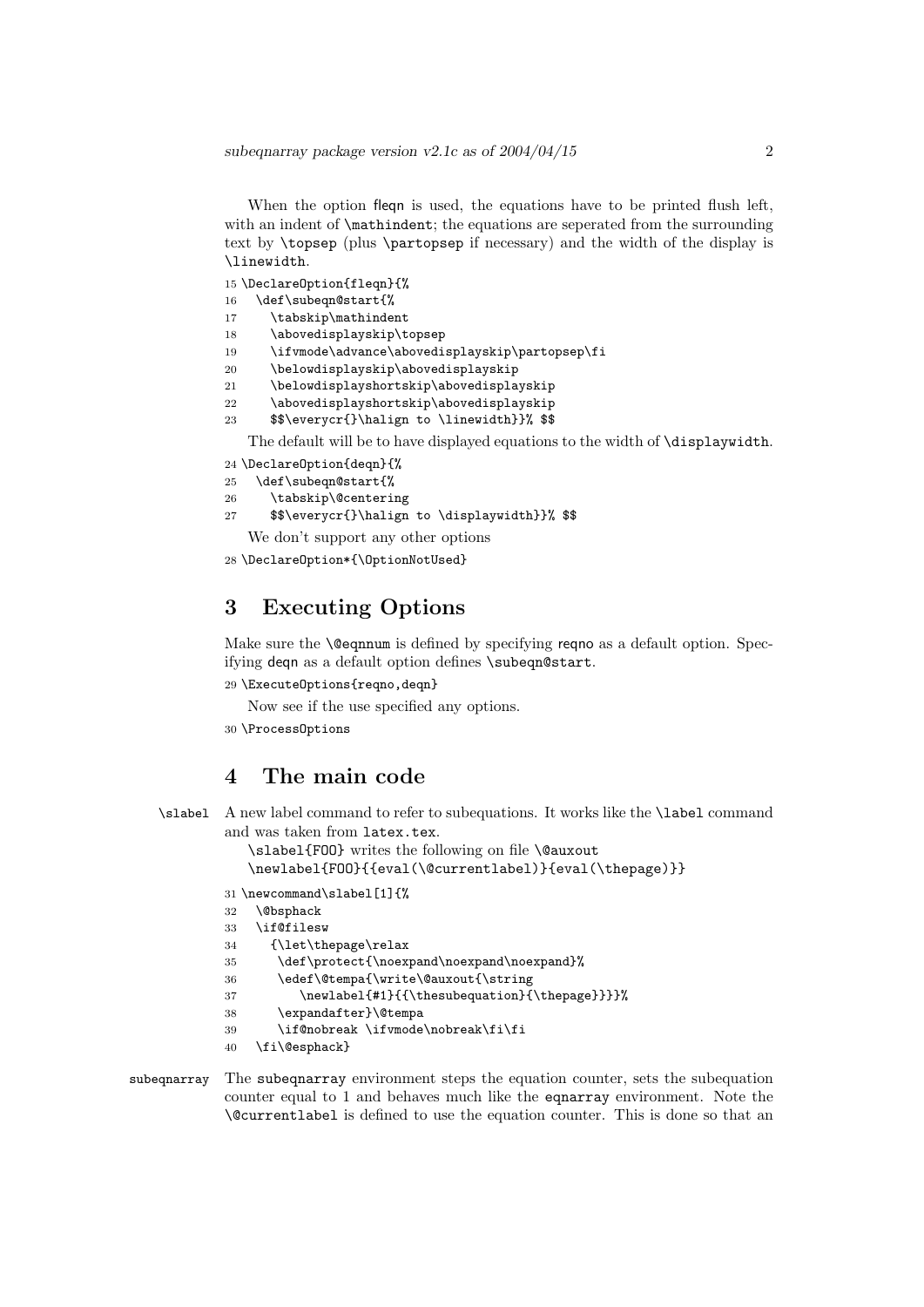entire array an be referred to using the value of the equation counter. Hence the need for the \slabel command.

```
41 \newenvironment{subeqnarray}%
             42 {\stepcounter{equation}%
             43 \def\@currentlabel{\p@equation\theequation}%
             44 \global\c@subequation\@ne
             45 \global\@eqnswtrue\m@th
             46 \global\@eqcnt\z@\let\\\@subeqncr
             47 \subeqn@start
             48 \bgroup\hskip\@centering
             49 $\displaystyle\tabskip\z@skip{##}$\@eqnsel
             50 &\global\@eqcnt\@ne \hskip \tw@\arraycolsep \hfil${##}$\hfil
             51 &\global\@eqcnt\tw@ \hskip \tw@\arraycolsep
             52 $\displaystyle{##}$\hfil \tabskip\@centering
             53 &\global\@eqcnt\thr@@
             54 \hbox to\z@\bgroup\hss##\egroup\tabskip\z@skip\cr}
             55 {\@@subeqncr\egroup $$\global\@ignoretrue}
 \@subeqncr These macros handle the user command \\; they are adapted from the ones used
             or the eqnarray environment.
                First the presence of a * detected and the right penalty selected.
             56 \def\@subeqncr{{\ifnum0='}\fi\@ifstar{\global\@eqpen\@M
                   \@ysubeqncr}{\global\@eqpen\interdisplaylinepenalty \@ysubeqncr}}
 @ysubeqncr This macro is called by \@subeqncr and checks if the user requested any extra
             vertical space. It calls \@xsubeqncr with the wanted amount of space as its
             argument.
             58 \def\@ysubeqncr{\@ifnextchar [{\@xsubeqncr}{\@xsubeqncr[\z@skip]}}
 \@xsubeqncr This macro calls \@@subeqncr to put in extra &'s if needed, generating an error
             if the number of columns is too large. Then the penalty selected earlier and the
             white space requested are inserted.
             59 \def\@xsubeqncr[#1]{\ifnum0='{\fi}\@@subeqncr
             60 \noalign{\penalty\@eqpen\vskip\jot\vskip #1\relax}}
 \@@subeqncr Ceck the number of columns, and insert extra & if needed. If there appear to be
             more than 3 columns an error is signalled.
             61 \def\@@subeqncr{\let\@tempa\relax
             62 \ifcase\@eqcnt \def\@tempa{& & &}\or \def\@tempa{& &}
             63 \or \def\@tempa{&}\else
             64 \let\@tempa\@empty
             65 \@latexerr{Too many columns in subeqnarray environment}\@ehc\fi
             66 \@tempa \if@eqnsw\@subeqnnum\refstepcounter{subequation}\fi
             67 \global\@eqnswtrue\global\@eqcnt\z@\cr}
subeqnarray* This environment is basically the same as the eqnarray environment, but it is
             provided just or completeness.
             68 \newenvironment{subeqnarray*}%
             69 {\def\@subeqncr{\nonumber\@ssubeqncr}\subeqnarray}
```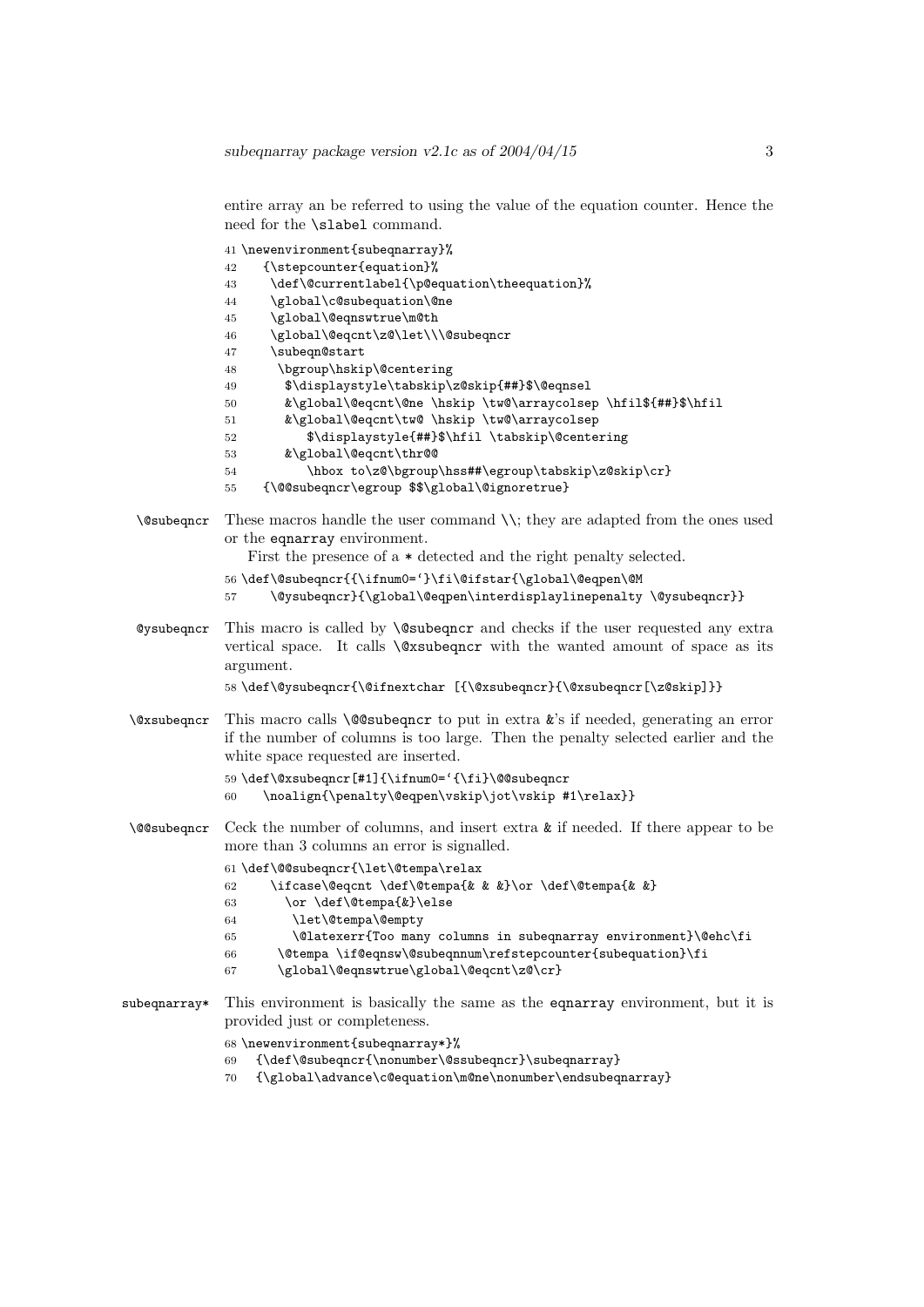```
\@ssubeqncr This is used in the esubqnarray* environment.
```

```
71 \let\@ssubeqncr\@subeqncr
```

```
72 \langle/package\rangle
```
 $73$   $\langle$ \*sample $\rangle$ 

## 5 An example of the use of this package

When you run the following document through LATEX you will see the differene between the subeqnarray and eqnarray environments.

```
74 \langle \astsample\rangle75 \documentclass[fleqn]{article}
76 \usepackage{subeqnarray}
77 \begin{document}
78 This document shows an example of the use of the \emph{subeqnarray}
 79 environment. Here is one:
80 \begin{subeqnarray}
81 \label{eqw}
82 \slabel{eq0}
83 x \& = \& a \times \text{times } b \times \text{)}84 \slabel{eq1}
85 & = & z + t \setminus86 \slabel{eq2}
87 & = & z + t88 \end{subeqnarray}
 89 The first equation is number~\ref{eq0}, the last is~\ref{eq2}. The
90 equation as a whole can be referred to as equation \text{ref}\{eqw\}.91
92 To show that equation numbers behave normally, here's an
93 \emph{eqnarray} environment.
94 \begin{eqnarray}
95 \label{eq10}
96 x \& = \& a \times \times b \times b97 \label{eq11}
98 & = & z + t \cup99 \label{eq12}
100 & = & z + t101 \end{eqnarray}
102
103 These are equations \ref{eq10}, \ref{eq11} and \ref{eq12}.
104 \end{document}
105 \langle/sample\rangle
```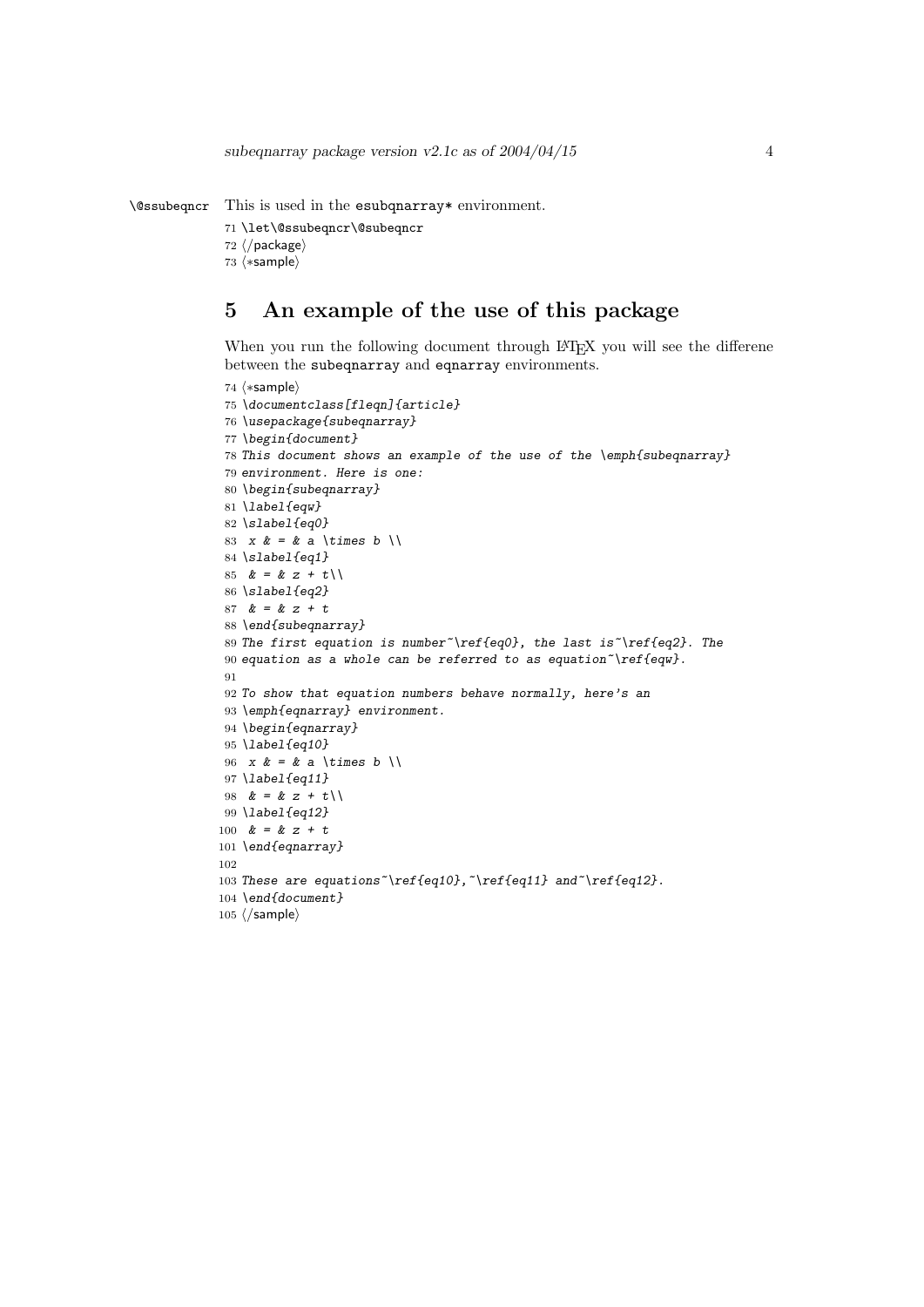Index 5

# Index

Numbers written in italic refer to the page where the corresponding entry is described; numbers underlined refer to the code line of the definition; numbers in roman refer to the code lines where the entry is used.

| <b>Symbols</b>                                                                                     | D                                                                                                                                                                               | J                                                 |
|----------------------------------------------------------------------------------------------------|---------------------------------------------------------------------------------------------------------------------------------------------------------------------------------|---------------------------------------------------|
| $\sqrt{0}$ subeqncr55, 59, 61                                                                      | $\Delta$ relareOption                                                                                                                                                           | $\int$ jot  60                                    |
| $\sim$<br>\@M<br>56                                                                                | $\ldots$ 10, 13, 15, 24, 28                                                                                                                                                     |                                                   |
| \@auxout<br>36                                                                                     | \def  3, 11, 14, 16,                                                                                                                                                            | L                                                 |
| \@bsphack<br>32                                                                                    | 25, 35, 43, 56,                                                                                                                                                                 | \label  81, 95, 97, 99                            |
| $\text{^\circ}$ 26, 48, 52                                                                         | 58, 59, 61-63, 69                                                                                                                                                               | \let $\ldots$ 34, 46, 61, 64, 71                  |
| \@currentlabel<br>43                                                                               | \displaystyle  49, 52                                                                                                                                                           | $\{\$ {linewidth} \dots \dots<br>23               |
| 65<br>$\text{Qehc}$                                                                                | $\displaystyle\big\{\text{displaywidth}\ \dots\ 12,27\ \$                                                                                                                       | $\text{Lopt}$ 5                                   |
| 64<br>$\emptyset$ empty                                                                            | \documentclass<br>75                                                                                                                                                            |                                                   |
| $\text{Vecqcnt} \dots \dots \quad 46,$                                                             |                                                                                                                                                                                 | м                                                 |
| 50, 51, 53, 62, 67                                                                                 | Е                                                                                                                                                                               | \m@ne<br>70                                       |
| $\texttt{\textbackslash}\mathbb{C}$ eqnsel<br>49                                                   | $\text{led}$ edef<br>36                                                                                                                                                         | 45<br>$\m0th$                                     |
| $\text{Qeqnswitch} \dots \dots \ 45, 67$                                                           | $\qquad \ldots \ldots 54, 55$                                                                                                                                                   | $\mathcal{L}$<br>17                               |
| $\text{Veqpen}$ 56, 57, 60                                                                         | $\texttt{else} \dots \dots \dots$<br>63                                                                                                                                         | N                                                 |
| $\texttt{{\char'134}deck   .}$<br>40                                                               | $\text{temph} \ldots \ldots \ldots \quad 78,93$                                                                                                                                 |                                                   |
| $\left\{ \circlearrowright$<br>58                                                                  | $\text{end } \dots \dots \quad 88, 101, 104$                                                                                                                                    | $\newcommand \dots \dots 31$<br>$\neq$ 2          |
| $\left\{ \text{Cifstar} \dots \dots \right\}$<br>56                                                | $\endsubstack{$ 70                                                                                                                                                              |                                                   |
| $\sqrt{q}$ ignoretrue<br>55                                                                        | environments:                                                                                                                                                                   | $\neq$ 11, 68<br>$\neq$<br>37                     |
| \@latexerr<br>65                                                                                   | subeqnarray<br>41                                                                                                                                                               | $\n\Delta ign \dots \dots$<br>60                  |
| $\{\text{One} \dots \dots \dots \ 44, 50\}$                                                        | $subeqnarray*$<br>68                                                                                                                                                            | $\boldsymbol{\lambda} \ldots \ldots$<br>39        |
| $\text{V}$ ssubeqncr  69, 71                                                                       | $\text{everyc}$ 23, 27                                                                                                                                                          | 35<br>$\neq$ $\neq$                               |
| \@subeqncr 46, 56, 69, 71                                                                          | \ExecuteOptions<br>29                                                                                                                                                           | $\text{nonumber} \quad 69, 70$                    |
| $\text{Qsubeqnum}$ 7, 11, 14, 66                                                                   | $\expandafter \ldots$ .<br>38                                                                                                                                                   |                                                   |
| \@tempa 36, 38, 61-64, 66                                                                          |                                                                                                                                                                                 | O                                                 |
| $\sqrt{Qx}$ subeqncr  58, 59                                                                       | F                                                                                                                                                                               | \OptionNotUsed  28                                |
| \@ysubeqncr . 57, 58, 58                                                                           | $\{f_i$ 19, 39,                                                                                                                                                                 | $\sigma$ 62, 63                                   |
| $\backslash\backslash$ 46, 83, 85, 96, 98                                                          | 40, 56, 59, 65, 66                                                                                                                                                              |                                                   |
|                                                                                                    |                                                                                                                                                                                 | P                                                 |
| A                                                                                                  | G                                                                                                                                                                               | 11                                                |
| \abovedisplayshortskip                                                                             | $\lambda$ global 44-46, 50, 51,                                                                                                                                                 | 43<br>$\begin{cases}$ p@equation                  |
| . 22                                                                                               | 53, 55-57, 67, 70                                                                                                                                                               | 19<br>\partopsep                                  |
| \abovedisplayskip .                                                                                | н                                                                                                                                                                               | \penalty<br>60                                    |
| . 18–22                                                                                            | $\hbox{halign}$ 23, 27                                                                                                                                                          | 30<br>\ProcessOptions                             |
| $\lambda$ 70                                                                                       | $hbox \ldots 11, 54$                                                                                                                                                            | 35<br>$\mathcal{L}$                               |
| 3                                                                                                  | $\hbox{hfil}$ 50, 52                                                                                                                                                            |                                                   |
| $\arrayco1sep$ $50, 51$                                                                            |                                                                                                                                                                                 | $\mathbf R$                                       |
| в                                                                                                  | \hskip $12, 48, 50, 51$<br>$\text{hss}$<br>54                                                                                                                                   | $\text{ref } \ldots \ldots 89, 90, 103$           |
|                                                                                                    |                                                                                                                                                                                 | \refstepcounter  66                               |
| $\begin{bmatrix} \text{begin} & . & . & . & 9, 77, 80, 94 \end{bmatrix}$<br>\belowdisplayshortskip | 1                                                                                                                                                                               | $\texttt{relax} \dots 34, 60, 61$                 |
|                                                                                                    | $\ldots \ldots \ldots 21$ \if@eqnsw<br>66                                                                                                                                       | $\text{\textcircled{font}} \dots 11, 14$          |
| \belowdisplayskip .<br><b>20</b>                                                                   | 33<br>$\left\{\text{if} \mathbb{G}\right\}$                                                                                                                                     |                                                   |
| $\begin{bmatrix} \begin{array}{ccc} \text{begin} \end{array} & \text{array} \\ \end{bmatrix}$      | $\iint@nobreak$<br>39                                                                                                                                                           | $\rm{amily}$ 11, 14                               |
|                                                                                                    | $\left\{ \left( \left\{ \right. \right. \right. \right. \left. \left. \right. \right. \left. \right. \left. \right. \right. \left. \left. \right. \right. \left. \right.$<br>62 | S                                                 |
| $\mathbf C$                                                                                        | $\itemum$ 56, 59                                                                                                                                                                | $\lambda$ slabel $\underline{31}$ , 82, 84, 86    |
| $\c{equation   70}$                                                                                | $\iint \text{vmode} \ldots \ldots 19, 39$                                                                                                                                       | $\setminus$ stepcounter<br>42                     |
| \c@subequation $\ldots$ 1, 44                                                                      | \interdisplaylinepenalty                                                                                                                                                        | $\left\{\text{string} \dots \dots \right\}$<br>36 |
| $\c{r}$ 54, 67                                                                                     | . 57                                                                                                                                                                            | $\simeq$ 16, 25, 47                               |
|                                                                                                    |                                                                                                                                                                                 |                                                   |